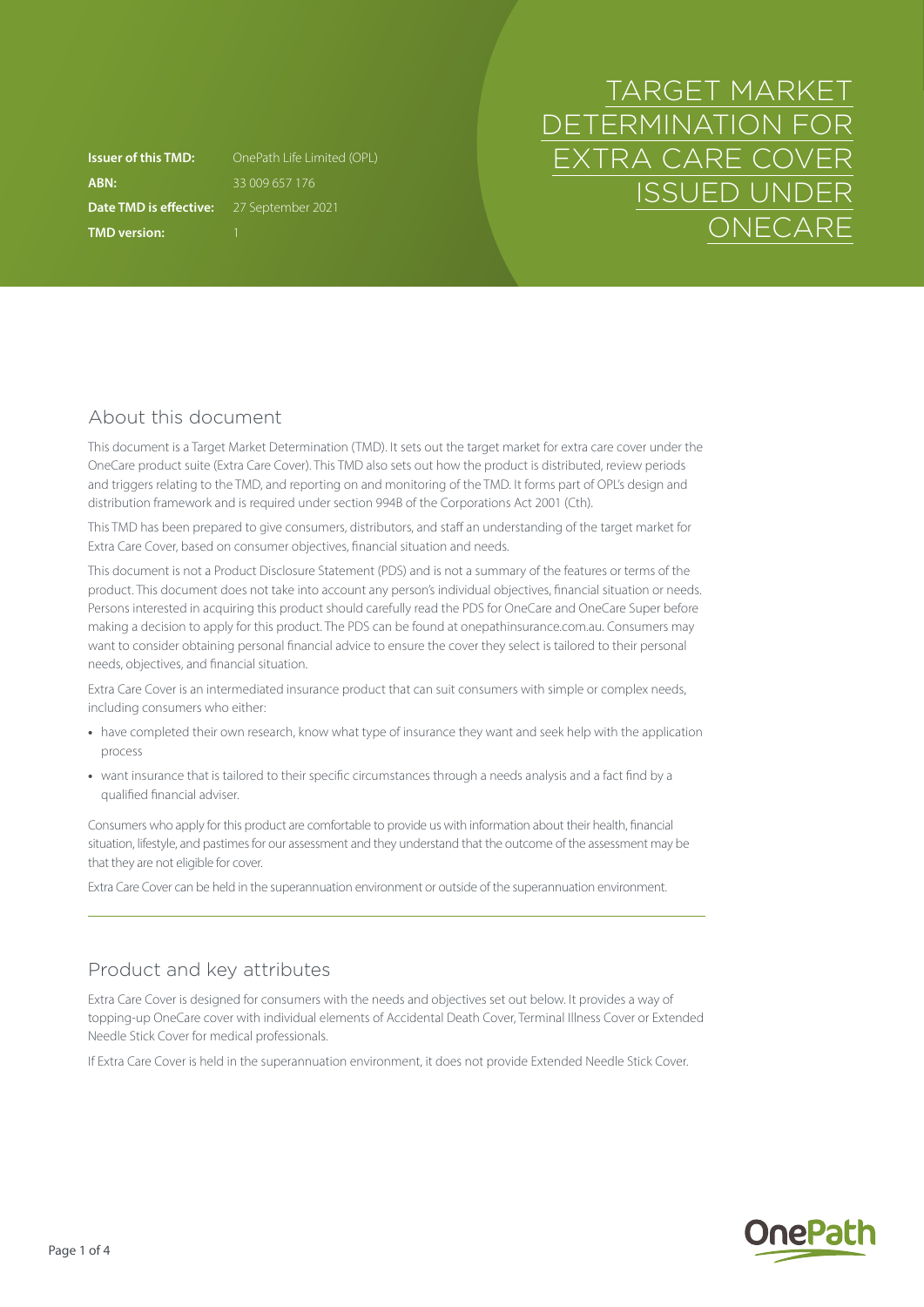#### **Needs and objectives**

Extra Care is designed to complement other OneCare cover and provide additional financial protection for consumers with the following objectives and needs:

Extra Care Accidental Death Benefit is designed for a consumer who has either of the following objectives and needs:

- **•** has financial dependants and wants to continue providing financial support for the dependants in the event of their accidental death
- **•** has (or envisages that in future they will or may have) outstanding financial commitments that will not be satisfied by their estate and any other insurance, or superannuation benefits, in the event of their accidental death. The financial commitments may include (but are not limited to) mortgage and other debt-servicing costs, and funeral costs.

Extra Care Terminal Illness Benefit is designed for a consumer who has either of the following objectives and needs:

- **•** has financial dependants and wants to continue providing financial support for the dependants in the event of terminal illness diagnosis
- **•** has (or envisages that in future they will or may have) outstanding financial commitments that will not be satisfied by their estate and any other insurance in the event of terminal illness diagnosis. The financial commitments may include (but are not limited to) mortgage and other debt-servicing costs, income replacement, medical costs, transport expenses and accommodation costs, personal and palliative care. They can also include funeral costs.

Extra Care Extended Needle Stick Benefit is designed for medical professionals if they accidentally acquire Hepatitis B or C, or HIV at work. The benefit could be used to pay for medical expenses and treatment costs and provides lifestyle choices.

Broadly, the target market is consumers who have or expect to have outstanding financial commitments that will not be met in the event of their accidental death, terminal illness diagnosis or medically acquired blood-borne illness, and who have capacity to pay premiums on an ongoing basis. As the product pays a lump sum on accidental death, terminal illness diagnosis or medically acquired blood-borne illness, it is likely to meet the needs, or go towards meeting the needs, of consumers in the target market.

If Extra Care Cover is held in superannuation, the target market is more specifically consumers who also:

- **•** want to obtain Extra Care Cover within the superannuation environment
- **•** understand and accept the additional risk of needing to meet a SIS condition of release to receive a benefit amount.

#### **Eligibility requirements**

When applying for Extra Care Cover, consumers must satisfy all of the following:

- **•** are aged between 15 and 60
- **•** are applying for, or already holding, other OneCare cover under the same policy
- **•** are in Australia
- **•** have Australian residency or are in the process of applying for permanent Australian residency.

Not all occupations are eligible for Extra Care Cover Extended Needle Stick benefit and access to this product is subject to occupation guidelines. Extra Care Cover is also subject to our assessment of health and pastimes and consumers with pre-existing health conditions or who participate in high risk occupations may not be eligible for cover.

#### **Financial capacity**

Extra Care Cover is designed for consumers who have the financial capacity to purchase it and to hold it over the timeframe identified for financial protection, ie. a consumer who has the financial capacity to pay premiums in accordance with the chosen premium structure, fees and government charges. This is important for these two reasons:

- **•** the cost of cover will generally increase over time
- **•** cover will be cancelled, and the life insured won't be covered, if premiums are not paid.

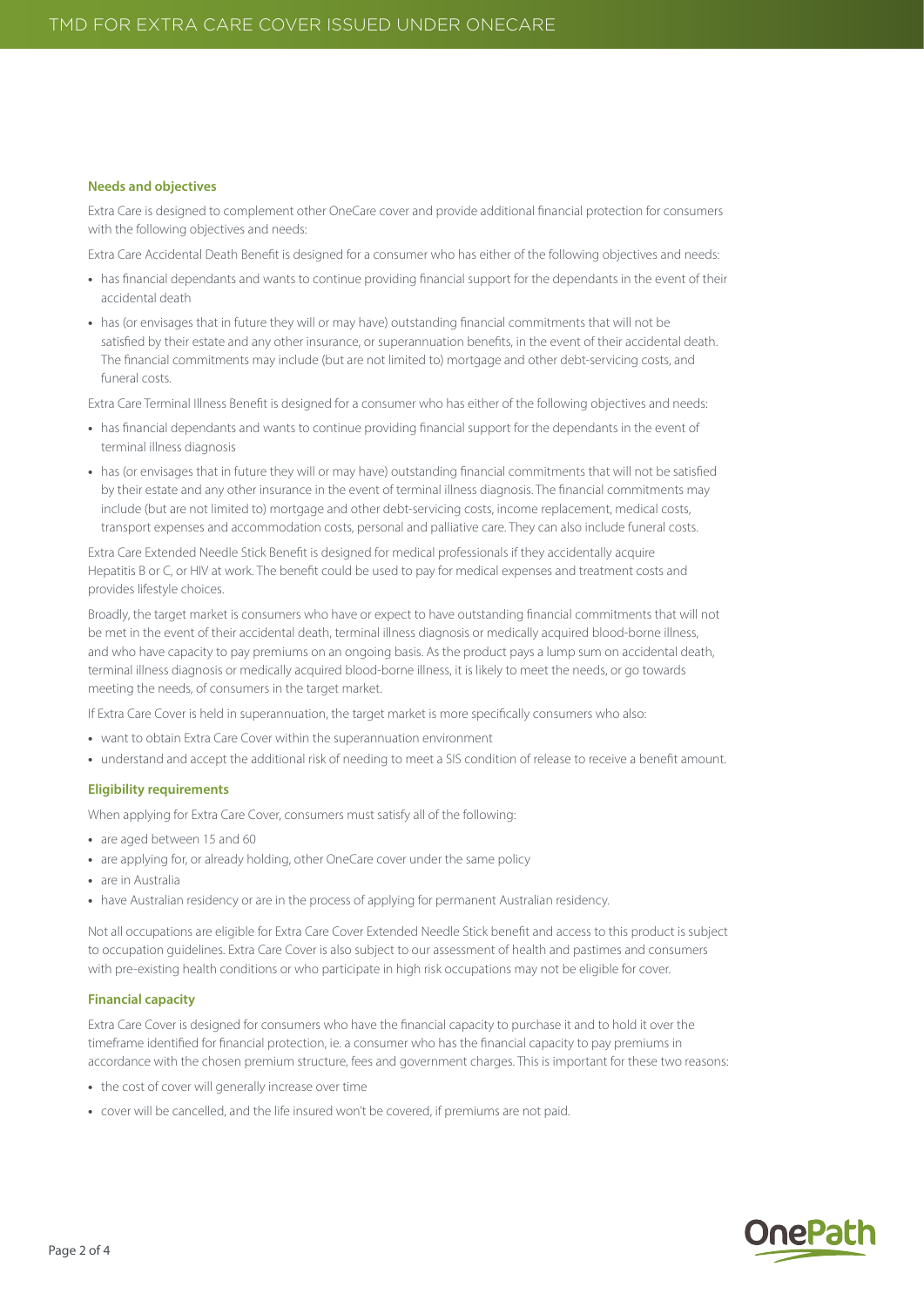Appropriate consumers for Extra Care Cover held outside of superannuation will thus meet some or all of the following criteria:

- **•** be earning income
- **•** have personal savings
- **•** have superannuation
- **•** have other means to fund premiums, fees, and government charges, such as family or other relationships.
- Appropriate consumers for Extra Care Cover held in superannuation will thus meet the following criteria:
- can pay insurance premiums funded by personal contributions, spouse contributions, employer contributions or by rollover from another superannuation fund.

#### **Key exclusions**

The following events are not covered under the Extended Needle Stick Benefit:

- **•** if the life insured suffers HIV (occupationally acquired) or Hepatitis B or C (occupationally acquired) as a result of their intentional self-inflicted act
- **•** for Hepatitis B or C (occupationally acquired) if any Australian Government approved medical treatment is developed for Hepatitis B or C (as applicable), which renders Hepatitis B or C (as applicable) inactive and non-infectious
- **•** for HIV (occupationally acquired) if a medical treatment is developed that prevents AIDS occurring or if a medical 'cure' is found for AIDS or the effects of HIV. 'Cure' means any Australian Government approved treatment, which renders HIV inactive and non-infectious.

We will not pay an Extra Care Accidental Death Benefit if, as a result of the life insured's intentional self-inflicted act, they die during the first 13 months of any cover or any reinstated cover. This also applies to any increases in cover (excluding indexation increases) after the cover starts.

This product may be subject to additional exclusions, based on our assessment of an application.

## Conditions and restrictions on distribution

In light of the obligations under Part 7.8A of the Corporations Act (product design and distribution obligations), an application for Extra Care Cover must be submitted by a Distributor who is operating under an AFSL with appropriate authorisations. The Distributor may only submit applications for consumers who satisfy all of the following:

- **•** have received a current OneCare and OneCare Super PDS
- **•** have been given personal or general financial advice
- **•** are in Australia
- **•** have Australian residency or are in the process of applying for permanent Australian residency.

The Distributor should not sell this product to a consumer who is unlikely to ever be eligible to claim the benefits under the policy.

These distribution conditions for Extra Care Cover are appropriate and will assist in distribution being directed towards the target market.

#### Personal advice

Consumers that obtain personal advice are more likely to be in the target market for Extra Care Cover because advisers have a duty to comply with the statutory best interests duty when providing personal advice.

The Distributor is expected to take into account any relevant information obtained about the consumer's financial situation, to ensure that Extra Care Cover is sold in accordance with this TMD. Relevant information could include (but is not limited to):

- **•** dependants
- **•** employment and income
- **•** other insurance
- **•** debts.

## General advice

Consumers that obtain general advice are more likely to be in the target market if Distributors distribute the product in alignment with the issuer's distribution conditions relating to the relevant distribution channel, ie.

- **•** consumer has been provided with general advice in relation to this product
- **•** this product is only distributed to consumers who have completed their own research, know what type of insurance they want and seek help with the application process.